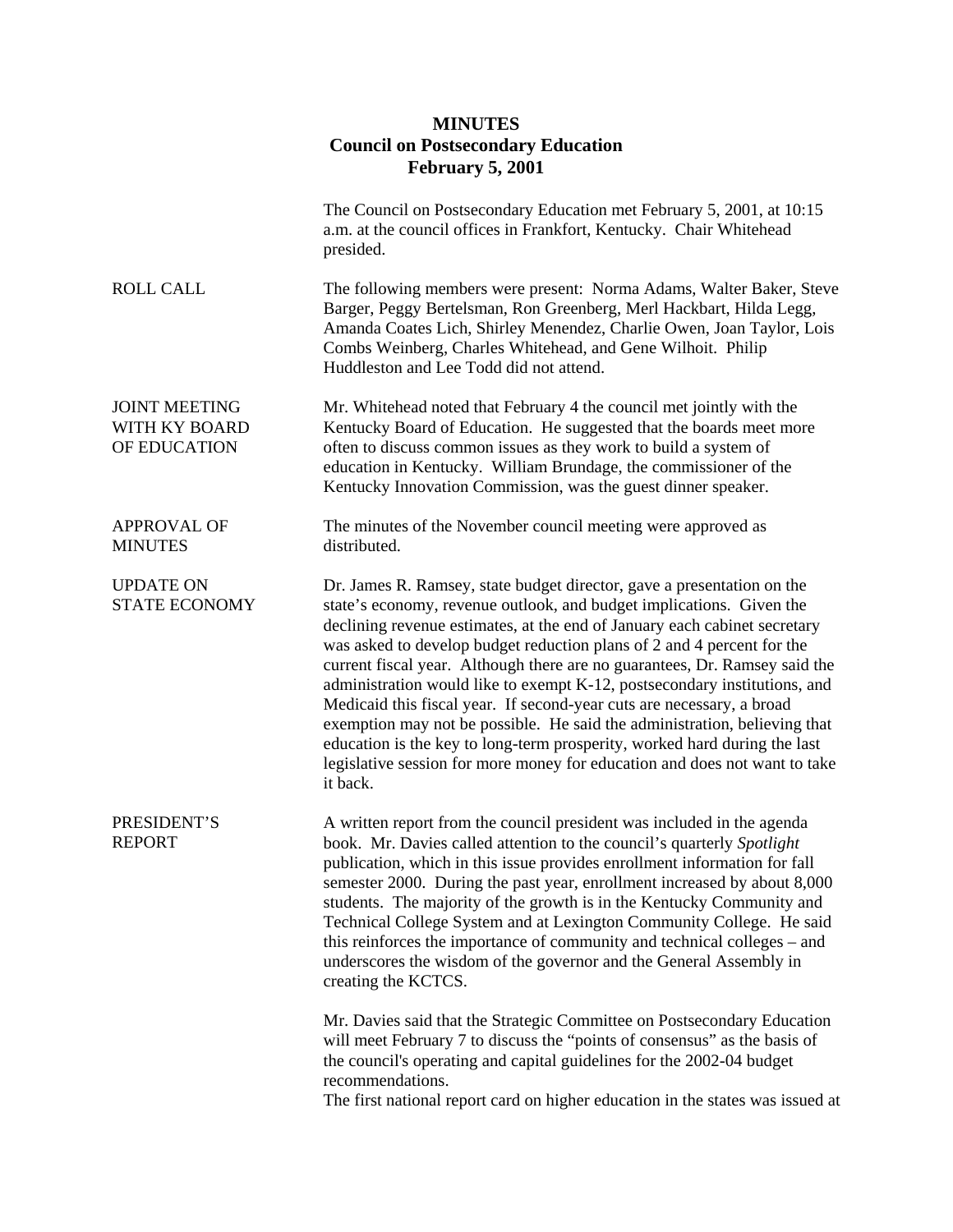|                                                                              | the end of November by the National Center for Public Policy and Higher<br>Education. Kentucky's grades were not very good but predictable. The<br>report labeled Kentucky a state to watch because of its postsecondary<br>education reforms. February 7 Patrick Callan, president of The National<br>Center, will share information about the report card with SCOPE and will<br>meet with leaders from across Kentucky to discuss policy issues it raises.                                                                                                                                                                                                                                                                                                                                                                                                                                                                     |
|------------------------------------------------------------------------------|-----------------------------------------------------------------------------------------------------------------------------------------------------------------------------------------------------------------------------------------------------------------------------------------------------------------------------------------------------------------------------------------------------------------------------------------------------------------------------------------------------------------------------------------------------------------------------------------------------------------------------------------------------------------------------------------------------------------------------------------------------------------------------------------------------------------------------------------------------------------------------------------------------------------------------------|
|                                                                              | Mr. Davies said the council staff has submitted a budget reduction plan to<br>the state budget director covering the council and Kentucky Virtual<br>University operating budgets.                                                                                                                                                                                                                                                                                                                                                                                                                                                                                                                                                                                                                                                                                                                                                |
|                                                                              | Mr. Davies introduced three new staff members: Yvonne Lovell, director<br>of the GEAR UP project; Jennifer Marsh, senior associate for academic<br>affairs; and Christina Whitfield, associate for academic programs.                                                                                                                                                                                                                                                                                                                                                                                                                                                                                                                                                                                                                                                                                                             |
| <b>LOCAL GOVERNANCE</b><br><b>AUTHORITY FOR</b><br><b>KCTCS INSTITUTIONS</b> | RECOMMENDATON: The staff recommends that the council approve a<br>request from the KCTCS Board of Regents to create three additional local<br>boards of directors, bringing the total number of local boards to 16.                                                                                                                                                                                                                                                                                                                                                                                                                                                                                                                                                                                                                                                                                                               |
|                                                                              | Dr. Michael McCall, KCTCS president, said that the board encouraged the<br>community and technical colleges to consolidate functions, services, and<br>programs. Some areas contain both community and technical colleges,<br>some miles apart and some on the same property. The KCTCS has<br>organized its community and technical colleges into 16 college districts.<br>Thirteen of these districts contain community colleges that have local<br>boards of directors. Three areas – northern Kentucky, Bowling Green, and<br>Lexington – have only technical colleges so the KCTCS wishes to<br>authorize three new boards within the system.                                                                                                                                                                                                                                                                                |
|                                                                              | MOTION: Mr. Barger moved approval of the recommendation. Ms. Legg<br>seconded the motion.                                                                                                                                                                                                                                                                                                                                                                                                                                                                                                                                                                                                                                                                                                                                                                                                                                         |
|                                                                              | Mr. Barger said that it is important that technical college graduates or<br>people with technical college backgrounds be appointed to all 16 of the<br>local boards of directors. Dr. McCall agreed.                                                                                                                                                                                                                                                                                                                                                                                                                                                                                                                                                                                                                                                                                                                              |
|                                                                              | VOTE: The motion passed.                                                                                                                                                                                                                                                                                                                                                                                                                                                                                                                                                                                                                                                                                                                                                                                                                                                                                                          |
| <b>GRADUATE MEDICAL</b><br><b>EDUCATION REPORT</b>                           | Mr. Davies said the council members want to know about issues facing<br>Kentucky postsecondary education that are not emergencies but that merit<br>attention. Graduate medical education is one. He said major universities<br>operating large, complex academic health centers across the nation have<br>experienced severe financial difficulties, in part because of huge changes<br>in health care and how health care is financed. Dr. Lois Nora, associate<br>dean of academic affairs and administration and professor of neurology at<br>the University of Kentucky College of Medicine, received an American<br>Council on Education fellowship in the last year. During that time, Dr.<br>Nora analyzed graduate medical education for the council. She reviewed<br>national trends and interviewed medical education leaders in Kentucky.<br>Dr. Nora made a presentation, focusing on the changing financial climate |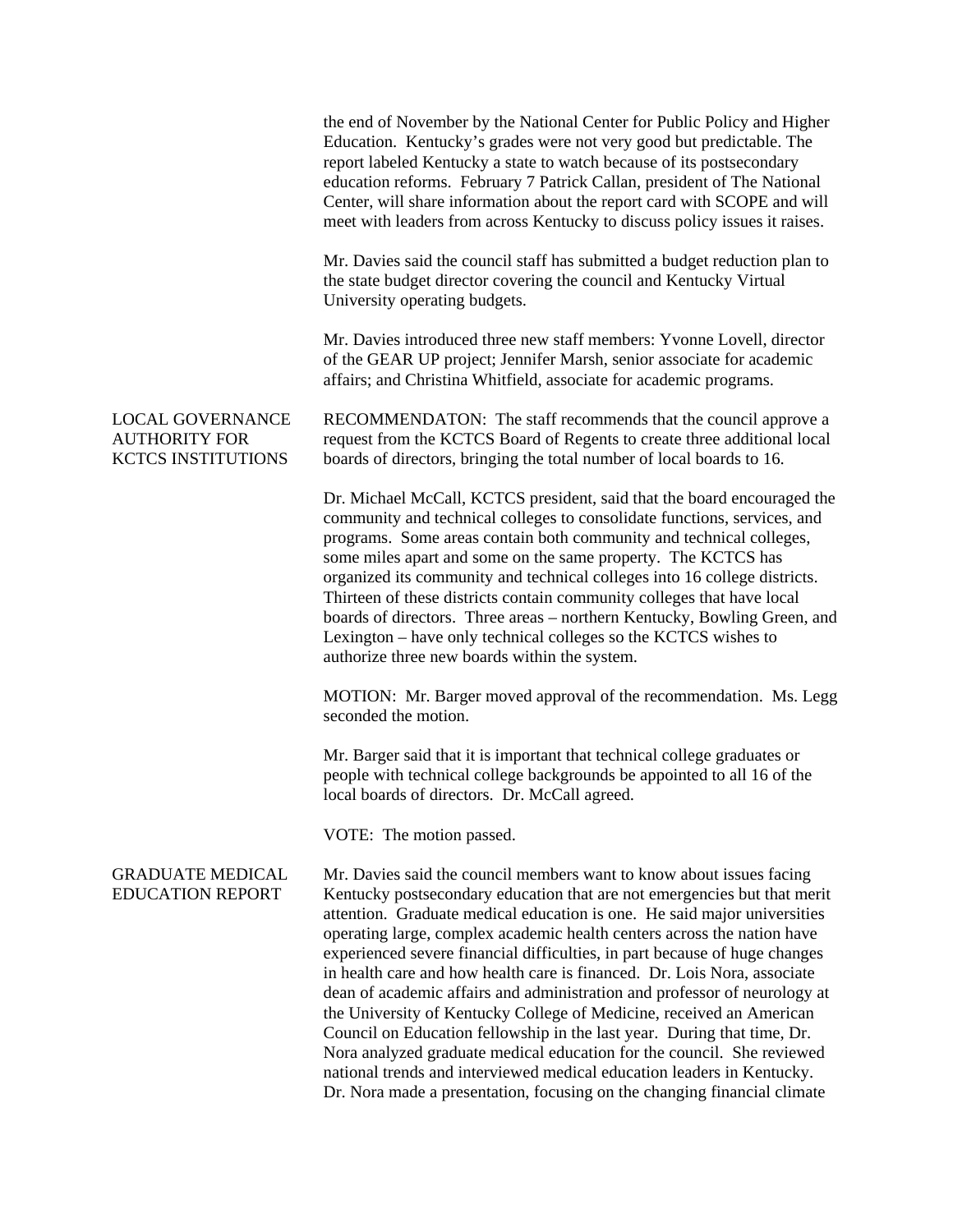|                                                                                                | for academic health centers. She reviewed reasons behind the funding<br>problem, the possible effects on academic medicine, and actions national<br>organizations are taking to address these issues.                                                                                                                                                                                                                                                                                                                                                                                                                                                                                                                                                                                                                                                                                                                                                                            |
|------------------------------------------------------------------------------------------------|----------------------------------------------------------------------------------------------------------------------------------------------------------------------------------------------------------------------------------------------------------------------------------------------------------------------------------------------------------------------------------------------------------------------------------------------------------------------------------------------------------------------------------------------------------------------------------------------------------------------------------------------------------------------------------------------------------------------------------------------------------------------------------------------------------------------------------------------------------------------------------------------------------------------------------------------------------------------------------|
|                                                                                                | Mr. Greenberg asked staff to look at medical school funding and the<br>initiatives of other states to change funding mechanisms.                                                                                                                                                                                                                                                                                                                                                                                                                                                                                                                                                                                                                                                                                                                                                                                                                                                 |
| <b>LEGISLATIVE UPDATE</b>                                                                      | The most recent legislative bill-tracking chart was included in the agenda<br>book, showing the status of legislation in the Kentucky General Assembly<br>of interest to the council.                                                                                                                                                                                                                                                                                                                                                                                                                                                                                                                                                                                                                                                                                                                                                                                            |
| <b>KEY INDICATORS OF</b><br>PROGRESS TOWARD<br><b>POSTSECONDARY</b><br><b>EDUCATION REFORM</b> | Sue Hodges Moore provided a status report on development of the key<br>indicators of progress toward postsecondary education reform. Since the<br>November meeting, the document has been shared with a number of<br>constituent groups and individuals to seek advice. The response has been<br>overwhelmingly positive, especially to the five questions that frame reform<br>goals. Based on these conversations, changes have been made to the<br>particular indicators but the five questions remain. The staff is meeting<br>individually with the institutions to discuss systemwide goals as well as<br>goals specific to each institution, including projections of undergraduate<br>and graduate enrollments, retention rates, and graduation rates. The<br>council staff will seek approval of selected key indicators at the March<br>2001 meeting. Others will be brought before the council over the course of<br>the coming year as they are completed.           |
|                                                                                                | Mr. Greenberg asked that a sixth question be added – are Kentucky's<br>colleges improving their academic performance?                                                                                                                                                                                                                                                                                                                                                                                                                                                                                                                                                                                                                                                                                                                                                                                                                                                            |
| 2001 DEGREE<br>PROGRAM ELIGIBILITY                                                             | An information item was presented on degree program eligibility in 2001.<br>The annual assessment is part of the council's monitoring of progress<br>under the 1997-2002 Kentucky Plan for Equal Opportunities.                                                                                                                                                                                                                                                                                                                                                                                                                                                                                                                                                                                                                                                                                                                                                                  |
| <b>PARTNERSHIP</b><br><b>WITH OCR</b>                                                          | A status report was provided on the partnership agreement with the U.S.<br>Department of Education's Office for Civil Rights. Institutional<br>implementation of the partnership commitments is well under way, and the<br>agreement is expected to be completed on schedule by December 31, 2002,<br>provided that Kentucky State University can fulfill its commitment to<br>renovate the Young Hall dormitory. In a previous meeting, based on a<br>request from KSU, the council approved a recommendation to postpone<br>renovation of the Young Hall dormitory to the 2002-04 budget because of<br>financial issues facing KSU at this time. The OCR requested that the<br>Committee on Equal Opportunities not visit all university campuses in<br>2001 but to visit only Kentucky State University. The OCR staff said the<br>institutions have not been given sufficient time to implement the<br>recommendations and wants to provide additional opportunity to do so. |

DEVELOPMENT OF RECOMMENDATION: The Academic Affairs Committee recommends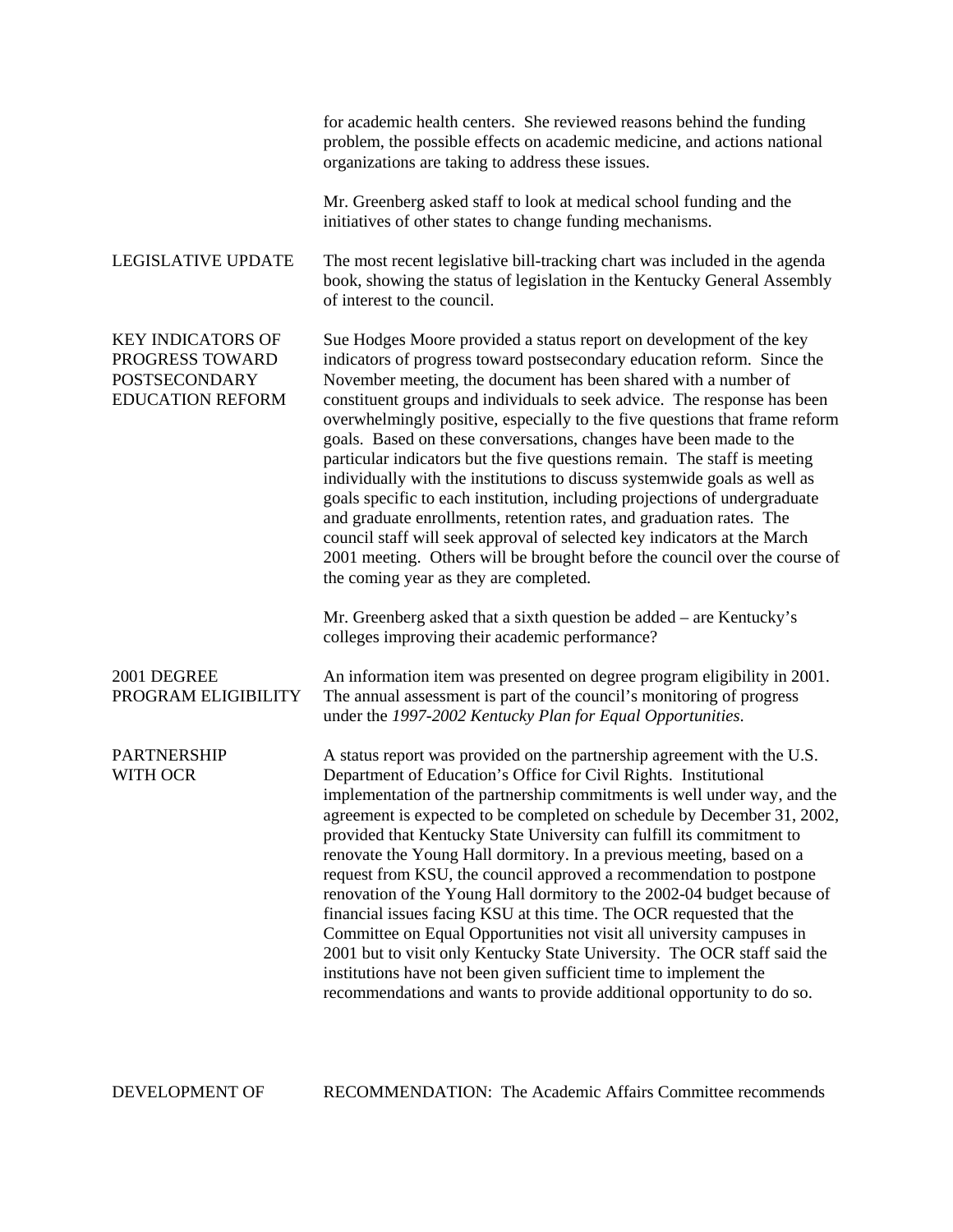| <b>LOCAL P-16 COUNCILS</b>                 | that the council endorse the plan to develop local P-16 councils created by<br>the state P-16 Council but delay consideration of funding for the plan until<br>the March 19 meeting.                                                                                                                                                                                                                                                                                                                                                                                                                                                                       |
|--------------------------------------------|------------------------------------------------------------------------------------------------------------------------------------------------------------------------------------------------------------------------------------------------------------------------------------------------------------------------------------------------------------------------------------------------------------------------------------------------------------------------------------------------------------------------------------------------------------------------------------------------------------------------------------------------------------|
|                                            | MOTION: Mr. Greenberg moved approval of the recommendation. Mr.<br>Barger seconded the motion.                                                                                                                                                                                                                                                                                                                                                                                                                                                                                                                                                             |
|                                            | VOTE: The motion passed.                                                                                                                                                                                                                                                                                                                                                                                                                                                                                                                                                                                                                                   |
| <b>APPALACHIAN P-16</b><br>REGIONAL SUMMIT | President Ron Eaglin of Morehead State University announced the<br>Appalachian P-16 Regional Summit to be held at Morehead February 20-<br>21. This conference will address teacher and administrator training and<br>retention.                                                                                                                                                                                                                                                                                                                                                                                                                           |
| <b>TEACHER</b><br><b>EDUCATION AGENDA</b>  | Ms. Weinberg said that discussion at the February 4 joint meeting of the<br>council and the Kentucky Board of Education was dynamic in terms of the<br>progress and discussion about possible changes in schools of education and<br>teacher preparation. She asked the council staff to ensure that the<br>institutions report their progress.                                                                                                                                                                                                                                                                                                            |
| KYVU/KYVL REPORT                           | Miko Pattie, director of the Kentucky Virtual Library, gave highlights of<br>the KYVL annual report. The virtual library was one year old November<br>1, 2000. There have been more than 4 million searches of the databases<br>during the first year. Marketing planned for the next few months will<br>make Kentuckians more aware of the services provided.                                                                                                                                                                                                                                                                                             |
|                                            | Mary Beth Susman said that the Kentucky Virtual University recently<br>participated in the Governor's Conference on Latin America. The KYVU<br>announced its partnership with Monterrey Technical Virtual University in<br>Mexico to provide opportunities to Spanish-speaking Kentuckians to study<br>in their native language, for Kentuckians to study abroad from their homes,<br>and to develop transfer agreements between Kentucky institutions and<br>Monterrey Tech. Monterrey Tech is the largest private university in Latin<br>America with 85,000 students and 30 campuses. The KYVU is Monterrey<br>Tech's first virtual university liaison. |
|                                            | Dr. Susman said that the Distance Learning Advisory Committee recently<br>approved a goal of 4,000 enrollments for KYVU by fall 2002. Current<br>enrollment for this semester is 3,700. Students are predominantly those<br>who are already registered at the campuses and come from all 120<br>Kentucky counties, 22 other states, and 8 foreign countries. The ratio is<br>two-to-one female and the average age is 32. She said that a substantial<br>marketing plan to promote fall enrollment would begin in April.                                                                                                                                   |

Ms. Adams presented the Academic Affairs Committee report.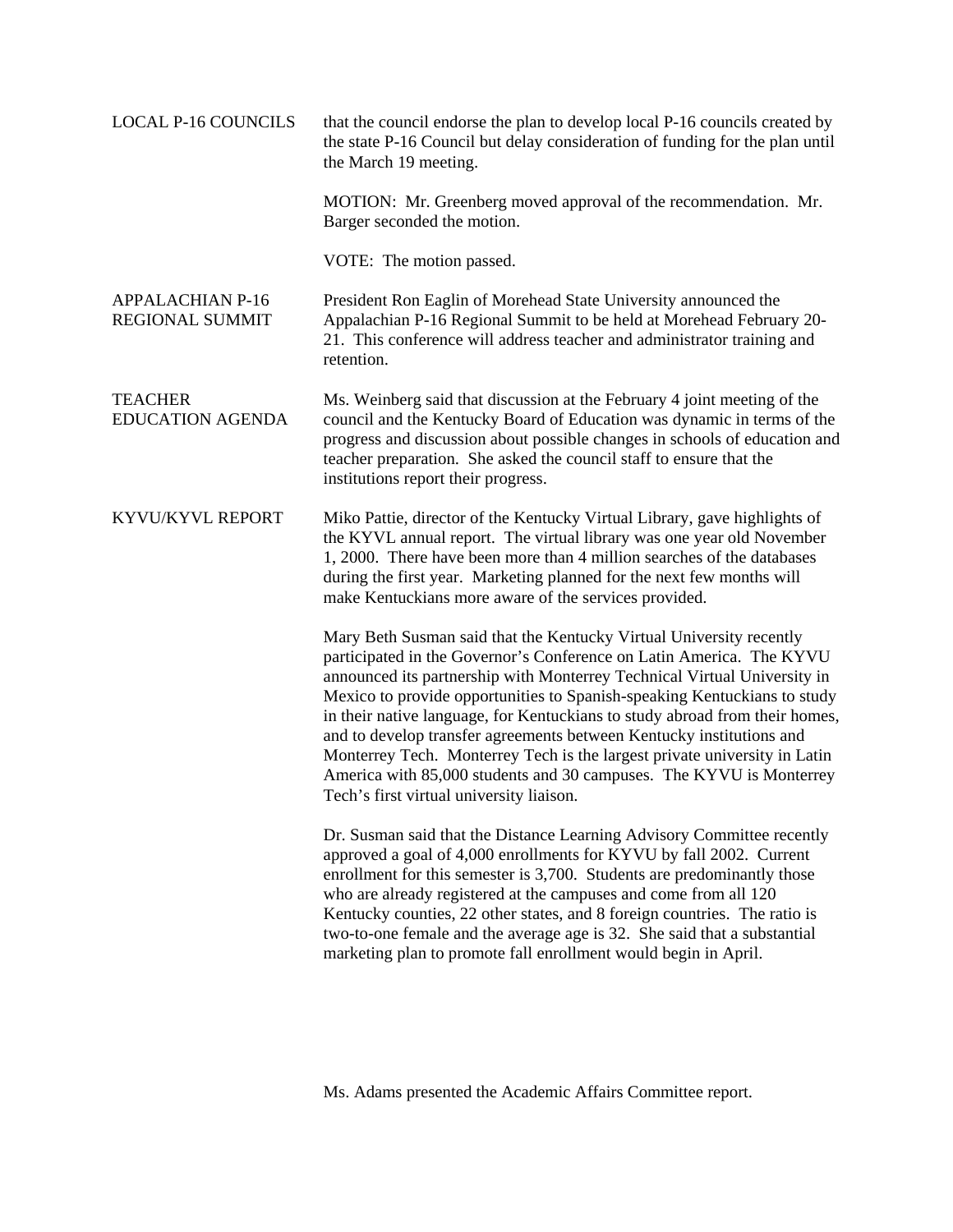| <b>JOINT</b><br><b>ENGINEERING</b><br><b>PROGRAMS</b>  | <b>RECOMMENDATIONS:</b><br>The staff recommends that the council reassert its commitment to the<br>$\bullet$<br>"Strategy for Statewide Engineering Education in Kentucky" and to<br>approving joint programs in engineering to begin fall 2001.<br>The staff recommends that the council commend Western Kentucky<br>$\bullet$<br>University, Murray State University, the University of Kentucky, and<br>the University of Louisville for their work in creating the two<br>Frameworks of Agreement on joint bachelor's degrees in civil,<br>mechanical, electrical, and telecommunications engineering starting<br>fall 2001. The universities will soon seek approval for each joint<br>program, providing full detail on curriculum, staffing, and cost.<br>MOTION: Ms. Adams moved approval of the recommendations. Ms.<br>Menendez seconded the motion. |
|--------------------------------------------------------|----------------------------------------------------------------------------------------------------------------------------------------------------------------------------------------------------------------------------------------------------------------------------------------------------------------------------------------------------------------------------------------------------------------------------------------------------------------------------------------------------------------------------------------------------------------------------------------------------------------------------------------------------------------------------------------------------------------------------------------------------------------------------------------------------------------------------------------------------------------|
|                                                        | VOTE: The motion passed.                                                                                                                                                                                                                                                                                                                                                                                                                                                                                                                                                                                                                                                                                                                                                                                                                                       |
| <b>ACADEMIC</b>                                        | <b>RECOMMENDATIONS:</b>                                                                                                                                                                                                                                                                                                                                                                                                                                                                                                                                                                                                                                                                                                                                                                                                                                        |
| <b>PROGRAM</b><br><b>PRODUCTIVITY</b><br><b>REVIEW</b> | The staff recommends that the council accept the December 15, 2000,<br>٠<br>updates from the universities' academic program reviews and<br>commends the universities for evaluating low-productivity programs<br>that could be improved or closed.                                                                                                                                                                                                                                                                                                                                                                                                                                                                                                                                                                                                             |
|                                                        | The staff recommends that the council reaffirm its strong<br>$\bullet$<br>encouragement to faculty and staff from all academic disciplines to<br>explore ways to share programs through statewide collaboratives<br>(emphasizing the Kentucky Virtual University whenever possible),<br>partnerships within clusters of institutions, or the development of<br>complementary specializations, and commend faculty and staff for<br>their efforts to develop these arrangements.                                                                                                                                                                                                                                                                                                                                                                                |
|                                                        | MOTION: Ms. Adams moved approval of the recommendations. Mr.<br>Greenberg seconded the motion.                                                                                                                                                                                                                                                                                                                                                                                                                                                                                                                                                                                                                                                                                                                                                                 |
|                                                        | Mr. Davies commended the universities on their work. He said that the<br>time taken to review academic programs is an indication of the care that<br>the institutions have devoted to this process. The staff is now working<br>with the KCTCS institutions to review their programs.                                                                                                                                                                                                                                                                                                                                                                                                                                                                                                                                                                          |
|                                                        | VOTE: The motion passed.                                                                                                                                                                                                                                                                                                                                                                                                                                                                                                                                                                                                                                                                                                                                                                                                                                       |
|                                                        |                                                                                                                                                                                                                                                                                                                                                                                                                                                                                                                                                                                                                                                                                                                                                                                                                                                                |
| MS IN PHYSICIAN                                        | RECOMMENDATION: The staff recommends that the council approve<br>the master of science in physician assistant studies proposed by the                                                                                                                                                                                                                                                                                                                                                                                                                                                                                                                                                                                                                                                                                                                          |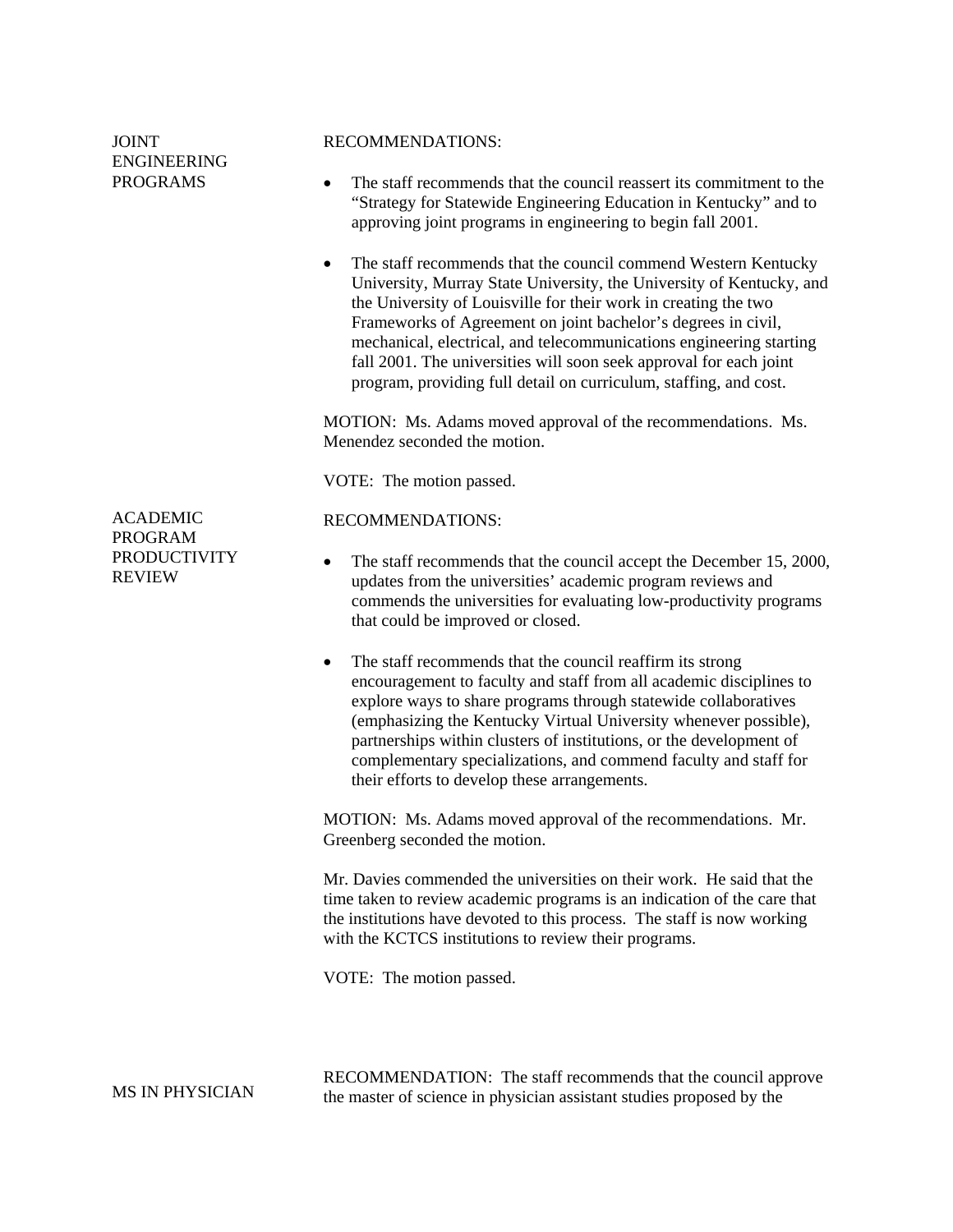ASSISTANT STUDIES, UK University of Kentucky. The program would be registered in CIP 51.0807 (physician assistant).

> MOTION: Mr. Greenberg moved approval of the recommendation. Mr. Barger seconded the motion.

VOTE: The motion passed.

Mr. Baker presented the report of the Finance Committee.

## RECOMMENDATIONS:

## 2002-04 FUNDING METHODOLOGY POINTS OF CONSENSUS

GUIDELINES:

GROWTH AND

2001-02 ENROLLMENT

RETENTION PROGRAM

- The staff recommends that the council endorse the "Points of Consensus Among University Presidents, KCTCS President, and the Council President Concerning the 2002-04 Funding Methodology" as the basis of the council's operating and capital guidelines for the 2002- 04 budget recommendations.
- The staff further recommends that the council direct the staff to propose more specific details to guide the development of the council's 2002-04 operating and capital budget recommendations.

Mr. Baker noted a change to the points of consensus document. In point IV. Endowment Match Program, the first sentence reads: "The Endowment Match Program should be retained." The remainder of the sentence has been deleted.

MOTION: Mr. Baker moved approval of the recommendations. Mr. Barger seconded the motion.

VOTE: The motion passed.

RECOMMENDATION: The staff recommends that the council approve the 2001-02 Enrollment Growth and Retention Program Guidelines.

MOTION: Mr. Baker moved approval of the recommendation. Mr. Hackbart seconded the motion.

Ms. Bertelsman said further discussion is needed on how to distribute trust funds for the next biennium.

Mr. Davies said that the council members would decide how to distribute the money during the budget preparation process. The points of consensus document states that the guidelines for the distribution of the trust fund money will be developed at the beginning of the process.

Ms. Adams said that she would like to discuss rewarding the system as a whole rather than individual institutions.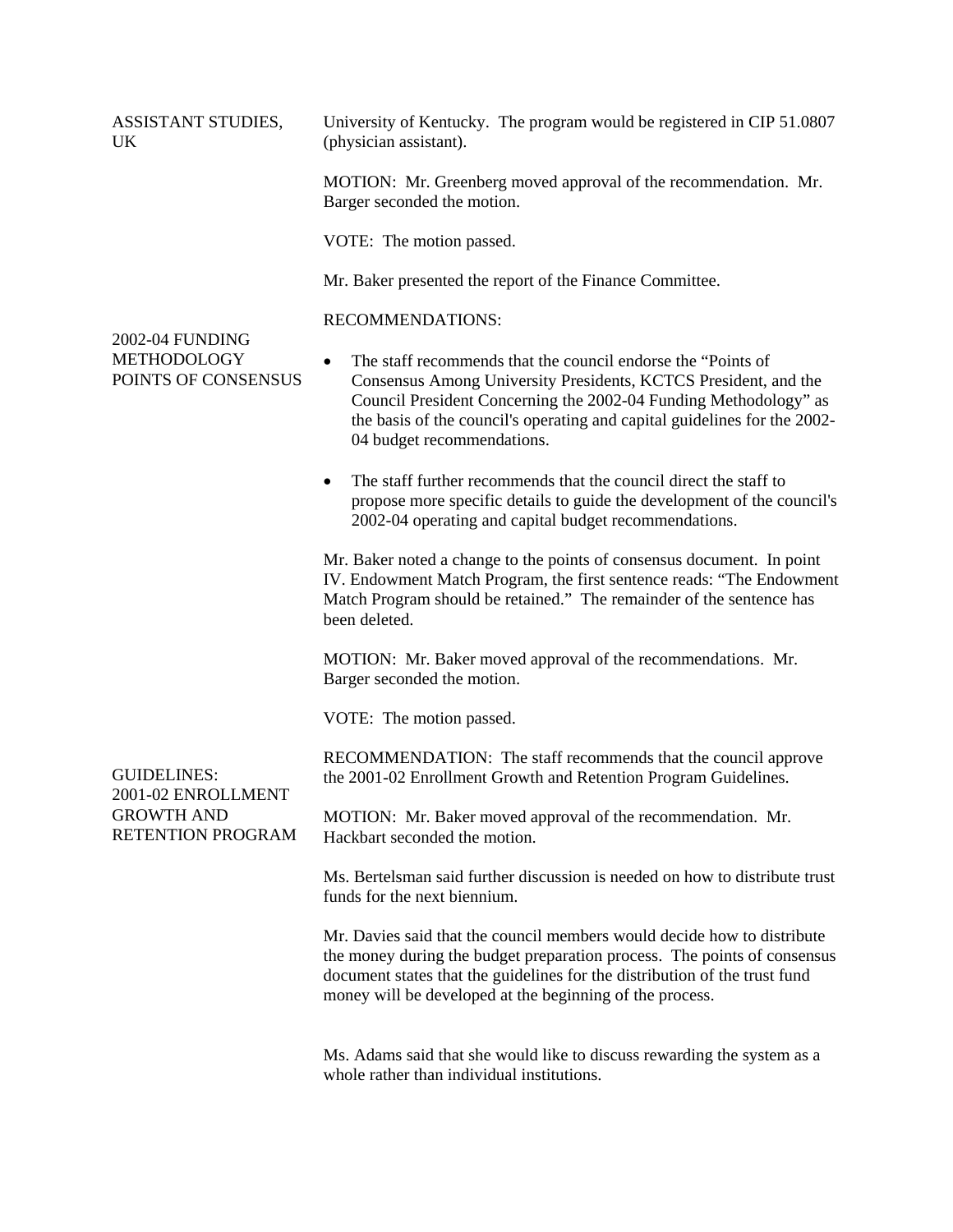VOTE: The motion passed.

| POSTSECONDARY ED<br><b>TRUST FUND</b><br><b>INVESTMENT INCOME</b><br>& TECHNOLOGY<br><b>INITIATIVE TRUST</b><br><b>FUND</b> | The Finance Committee deferred action on Agenda Items G-3 and G-4 –<br>postsecondary education trust funds investment income and technology<br>initiative trust fund. These items will be considered in March.                                                                                                                                                                          |
|-----------------------------------------------------------------------------------------------------------------------------|-----------------------------------------------------------------------------------------------------------------------------------------------------------------------------------------------------------------------------------------------------------------------------------------------------------------------------------------------------------------------------------------|
|                                                                                                                             | RECOMMENDATION: The staff recommends that the council approve<br>the KCTCS request to spend \$240,000 annually in private funds to lease<br>classroom and office space for an industrial-maintenance program.                                                                                                                                                                           |
| HENDERSON CC LEASE<br>OF CLASSROOM SPACE                                                                                    | MOTION: Mr. Baker moved approval of the recommendation. Mr.<br>Greenberg seconded the motion.                                                                                                                                                                                                                                                                                           |
|                                                                                                                             | VOTE: The motion passed.                                                                                                                                                                                                                                                                                                                                                                |
| <b>ASHLAND TECHNICAL</b><br><b>COLLEGE RENOVATION</b>                                                                       | RECOMMENDATION: The staff recommends that the council approve the<br>KCTCS request to consolidate two projects and construct an Ashland<br>Technical College and East Park Training Center in the Northeast Kentucky<br>Regional Industrial Park in Boyd County. A project was authorized by the<br>2000 General Assembly to renovate the original Ashland Technical College<br>campus. |
|                                                                                                                             | MOTION: Mr. Baker moved approval of the recommendation. Ms.<br>Weinberg seconded the motion.                                                                                                                                                                                                                                                                                            |
|                                                                                                                             | VOTE: The motion passed.                                                                                                                                                                                                                                                                                                                                                                |
|                                                                                                                             | RECOMMENDATION: The staff recommends that the council approve<br>the KCTCS Ashland Technical College request to increase the project<br>amount from \$6.9 million to \$10.4 million. Federal funds and economic<br>development bonds will be used to pay for the increase in the scope of the<br>project.                                                                               |
|                                                                                                                             | MOTION: Mr. Baker moved approval of the recommendation. Mr.<br>Greenberg seconded the motion.                                                                                                                                                                                                                                                                                           |
|                                                                                                                             | VOTE: The motion passed.                                                                                                                                                                                                                                                                                                                                                                |
|                                                                                                                             | An information item was provided on the University of Kentucky and the<br>University of Louisville 1998-2000 research equipment pool funds.                                                                                                                                                                                                                                             |
| 1998-2000 RESEARCH<br><b>EQUIPMENT POOL</b><br>FUNDS, UK & UofL                                                             | RECOMMENDATION: The Finance Committee recommends that the<br>council establish a long-term planning and policy committee to consider                                                                                                                                                                                                                                                    |
| <b>LONG-TERM PLANNING</b><br>& POLICY COMMITTEE                                                                             | educational, financial, economic, and demographic trends and issues that<br>may affect the attainment of the council's postsecondary education goals<br>and to recommend such policy and related changes to the full council that<br>may be appropriate.                                                                                                                                |
|                                                                                                                             | MOTION: Mr. Baker moved adoption of the recommendation. Mr.<br>Barger seconded the motion.                                                                                                                                                                                                                                                                                              |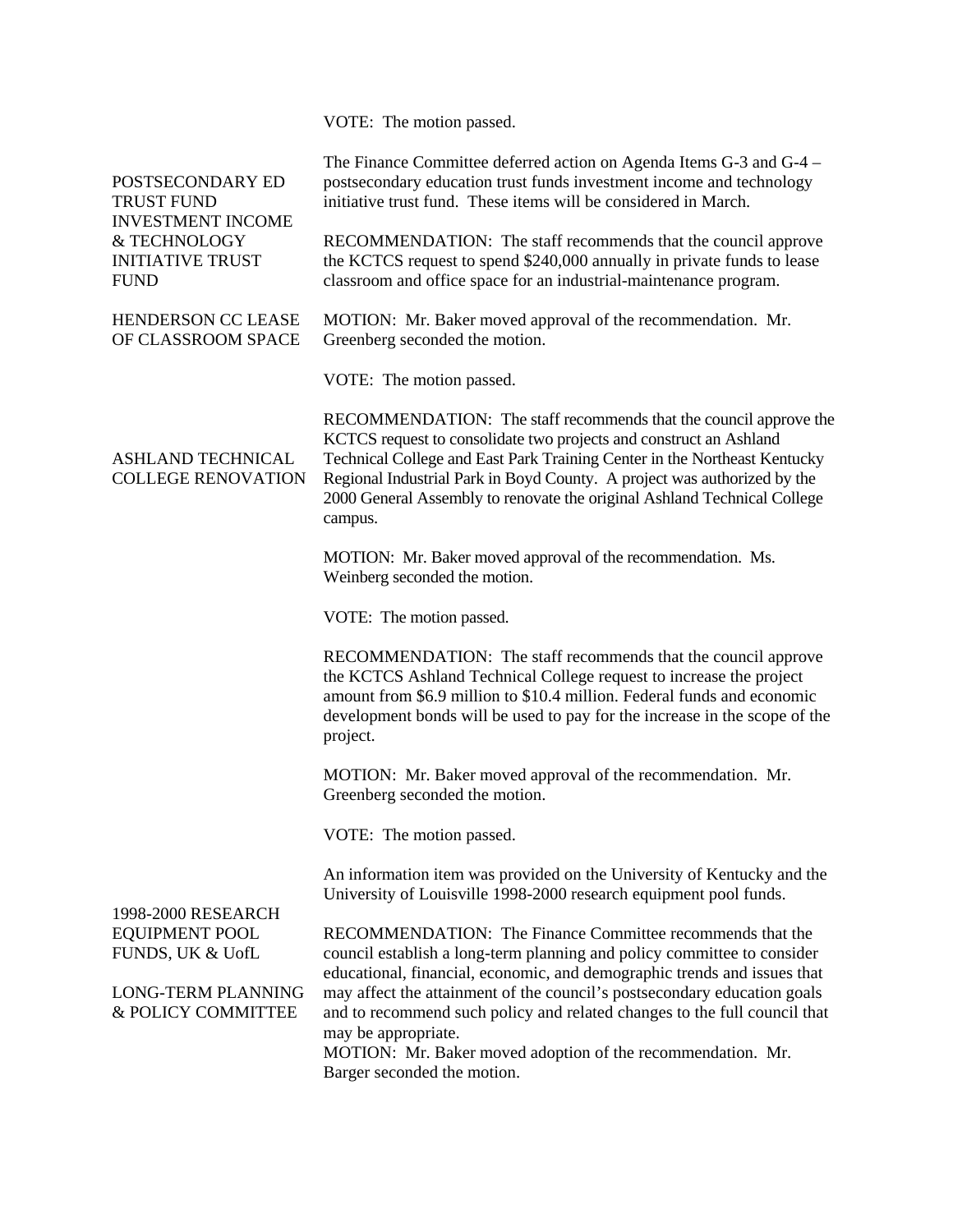|                                           | Ms. Bertelsman asked that the committee membership consist of both<br>Academic Affairs and Finance Committee members.                                                                                                                                                                                                                                                                                                                                                                                                          |
|-------------------------------------------|--------------------------------------------------------------------------------------------------------------------------------------------------------------------------------------------------------------------------------------------------------------------------------------------------------------------------------------------------------------------------------------------------------------------------------------------------------------------------------------------------------------------------------|
|                                           | Mr. Owen said that the staff would provide information on issues that the<br>council should consider that will affect Kentucky and the nation.                                                                                                                                                                                                                                                                                                                                                                                 |
|                                           | Ms. Bertelsman asked that this information be sent to the council members<br>every two months before regular meetings so that council members can<br>request topics to be discussed at Sunday afternoon work sessions.                                                                                                                                                                                                                                                                                                         |
|                                           | Mr. Hackbart suggested that the staff prepare for the March meeting a draft<br>of the operational activities of the committee. Committee members could<br>be appointed after the next meeting.                                                                                                                                                                                                                                                                                                                                 |
|                                           | Ms. Weinberg said that this committee will help the council members<br>fulfill their responsibility to help interpret and to implement House Bill 1,<br>which rethinks postsecondary education in Kentucky and how it relates to<br>the economic prosperity of the state. In addition to the council's<br>monitoring responsibilities, the council members need to focus on long-<br>term issues such as graduate medical education.                                                                                           |
|                                           | Mr. Davies recommended against the committee. He said that the full<br>council, not a committee, should deal with the strategic agenda. A variety<br>of issues, such as graduate medical education, cuts across the two standing<br>committees and is a reason why the staff has suggested that academic<br>affairs and finance might not be the best way to organize the council's<br>committee structure. He said that the council should review its existing<br>committee structure before establishing this new committee. |
|                                           | VOTE: The motion passed with Ms. Menendez voting no.                                                                                                                                                                                                                                                                                                                                                                                                                                                                           |
| <b>COUNCIL</b><br>OPERATING BUDGET        | RECOMMENDATION: The Finance Committee recommends that the<br>council staff provide council members for approval a proposed operating<br>budget by June 1 of each year for the next fiscal year.                                                                                                                                                                                                                                                                                                                                |
|                                           | MOTION: Mr. Baker moved adoption of the recommendation. Mr.<br>Barger seconded the motion.                                                                                                                                                                                                                                                                                                                                                                                                                                     |
|                                           | VOTE: The motion passed.                                                                                                                                                                                                                                                                                                                                                                                                                                                                                                       |
| <b>QUARTERLY</b><br><b>BUDGET REPORTS</b> | RECOMMENDATION: The Finance Committee recommends that the<br>council staff be directed to provide council members quarterly budget<br>reports including expenditures to date and deviations from its approved<br>biennial budget for the fiscal year.                                                                                                                                                                                                                                                                          |
|                                           | MOTION: Mr. Baker moved adoption of the recommendation. Mr.<br>Barger seconded the motion.<br>VOTE: The motion passed.                                                                                                                                                                                                                                                                                                                                                                                                         |
|                                           | RECOMMENDATON: The Finance Committee recommends an annual                                                                                                                                                                                                                                                                                                                                                                                                                                                                      |